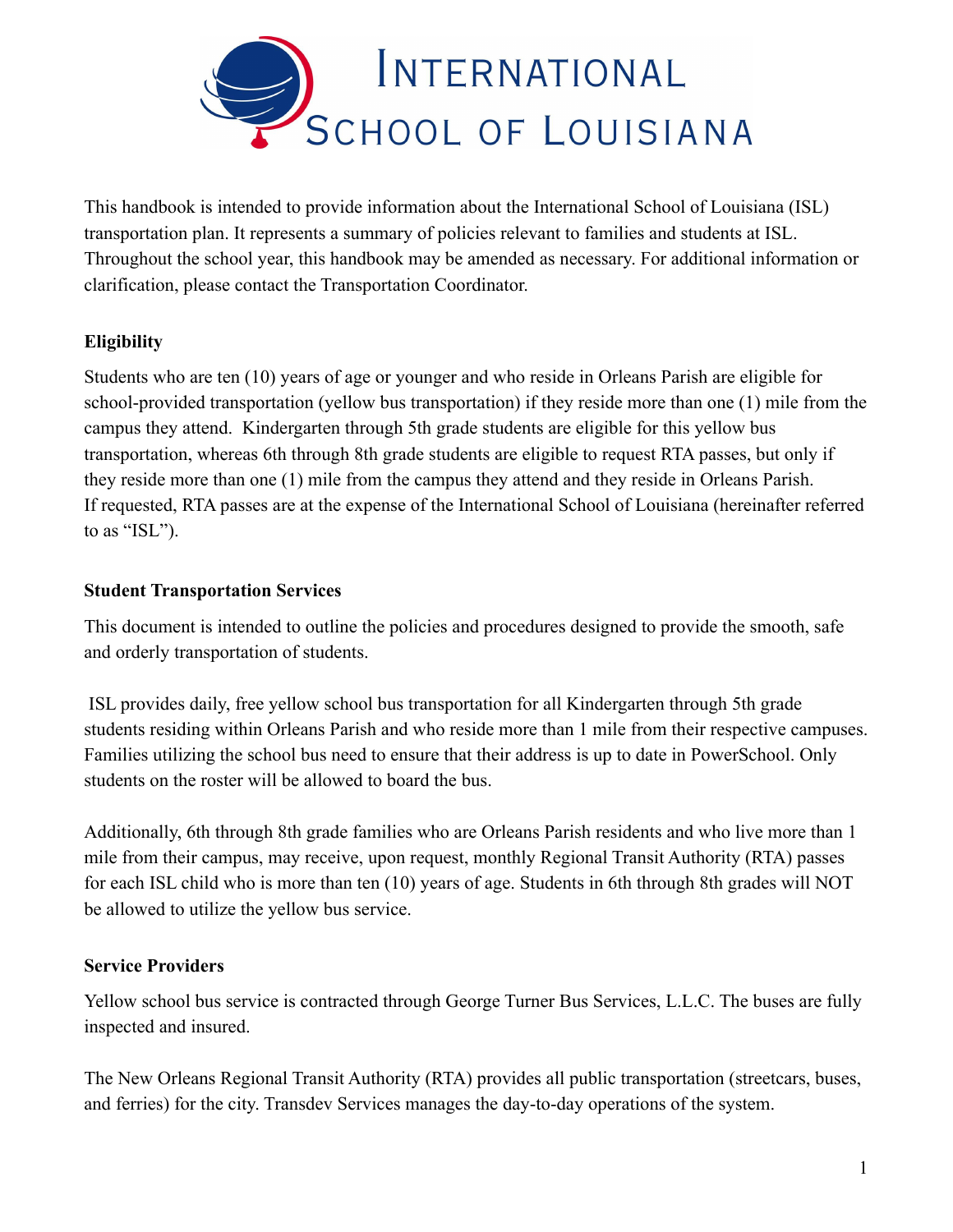## **Regional Transit Authority (RTA)**

All unused RTA bus passes should be returned to the front office. ISL WILL NOT replace lost or stolen RTA bus passes. Parents and students are expected to judiciously care for the RTA bus passes issued to them.

#### **Student Safety**

The safety of our students is our highest priority, and all parties play a role in the safety of the children. These parties include the students, parents and parent designees, bus company representatives, and, of course, the ISL representatives.

Parents are responsible for getting students to the bus safely. The bus driver's responsibility begins as the students board the bus. Parents must consider the neighborhood, and take whatever precautions necessary to ensure the safety of their children on the way to the bus or while waiting for a bus to arrive. The school does not provide additional monitors, so bus drivers monitor student behavior.

Parents are strongly encouraged to help school officials by reinforcing the following safety measures with their children:

- Always use the handrail when entering and exiting the bus.
- Never walk behind a bus.
- Take 10 giant steps in front of the bus's front bumper in order to be seen by the driver.
- When crossing in front of the bus, wait for the signal from the driver to cross.
- If an item falls near the bus, never go under the bus or get near the tires. First, notify the driver and then, allow an adult to retrieve the item.

## **Behavioral Expectations—Parents**

- The parent identifies on Registration forms, or on the Request to Update Information form, the names and contact information for all persons authorized to pick up their child.
- The parent, or other designated adult, will be present at the bus stop each school day 10 minutes prior to the scheduled, published departure time to personally witness the child boarding the bus.
- The parent, or parent's designee, will be present at the bus stop 10 minutes prior to the scheduled, published arrival time to receive the student(s) upon the bus's return at the conclusion of each school day. Students who are not picked up will be returned to the **UPTOWN** campus and the parent will be required to pay the cost (as determined by the bus company) of the return trip. At the discretion of the school administration, student(s) may be taken to the nearest police station.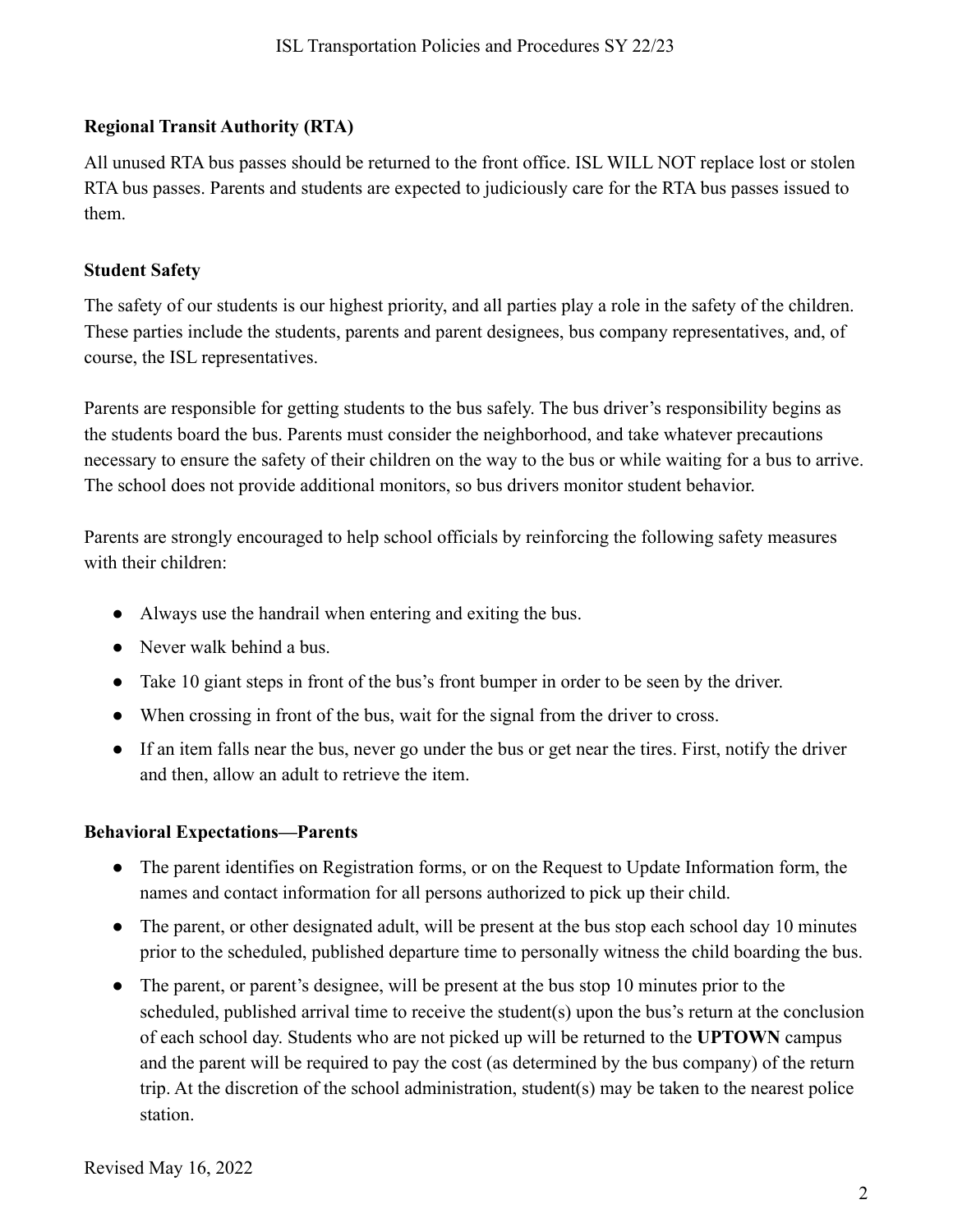- The parent, or parent's designee, will not enter the bus at any time. The unauthorized boarding of a bus is a criminal offense and will be reported immediately to local authorities.
- The parent, or parent's designee, will not confront the bus driver. Any complaints must be directed to Nita LaGard, Transportation Coordinator (transportation@isl-edu.org).
- The parent, or parent's designee, will not attempt to stop the bus once it has left the school building or bus stop.

#### **Behavioral Expectations—Students**

- All rules of student behavior in effect on the school campus apply to the bus.
- The student is expected to walk onto the bus and go directly to her/his seat.
- The student is expected to remain seated at all times when the bus is in motion.
- The student will not eat, drink, chew gum on the bus, or create litter.
- The student will keep hands and limbs inside bus windows.
- The student will refrain from aggressive behavior or behavior that incites arguments.
- When requested by the bus driver, or ISL staff member, the student will sit in an assigned seat.
- The student will not deface or damage any part of the bus.

#### **Bus Infractions and Penalties**

- Class 1 Rules Violations include:
	- Littering on the vehicle
	- Eating, drinking or chewing gum on the bus
	- Unnecessarily standing on the bus
	- Putting any parts of the body outside the bus window
	- Insubordination or refusing to follow direction from a driver (or monitor, if applicable)
	- Offensive or obscene language or items on the bus
	- Bullying, harassment or teasing
	- Failure to comply with loading or unloading procedures
	- Use of cell phones on the bus
	- $\circ$  Parent tardiness in picking a child up from the bus stop. Parents are expected to be at the assigned stop 10 minutes prior to the scheduled, published times of arrival of the bus (See Section: **Undeliverable Students**).
- Class 2 Rules Violations include:
	- Weapons or drugs brought on the bus
	- Throwing items from the bus or at the bus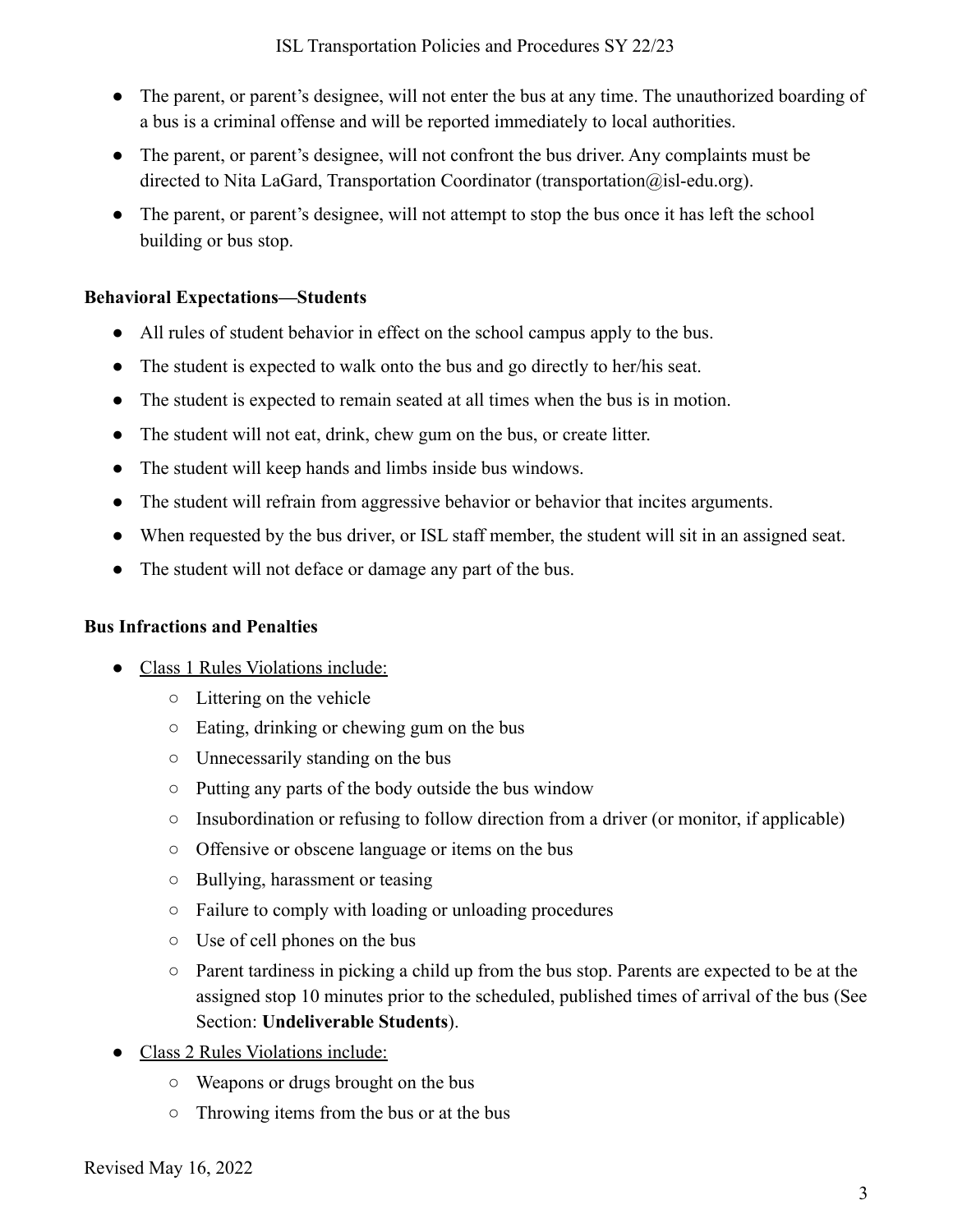- Defacing or damaging the bus in any form
- Tampering with emergency exits
- Fireworks, Lighters or explosives on bus
- Any conduct that would jeopardize the safety and well-being of other students or the driver - including physically assaulting the driver or other personnel
- Fighting on the bus or at the stop
- Sexual contact of any nature

If a student commits a Class 1 discipline violation, actions taken shall be as follows:

- I. 1st Violation: Warning is given to parent/guardian and student from the Transportation Coordinator; principal will be copied
- II. 2nd Violation: Student is suspended from the bus for 5 days
- III. 3rd Violation: Student is suspended from the bus for 10 days
- IV. 4th Violation: Student may have her/his bus transportation privileges revoked for the remainder of the school year.

The driver shall make every attempt to establish discipline (i.e. changes in seat assignments) after a student's first, Class 1 violation.

If a student commits a Class 2 discipline violation, the student may have her/his bus transportation privileges revoked for the remainder of the school year.

In the event of any violation, the driver shall submit in writing the initial documentation of the incident and shall immediately provide it to the ISL TransportationCoordinator. The school will review the incident form, will take action pursuant to the above policy, and will inform the driver in writing of any disciplinary actions, as well as the start date and end date for all suspensions. All bus suspensions include extracurricular trips of any type.

In addition to the above-stated rules for the loss of bus privileges, bus transportation privileges may also be suspended in the event that "After Care" charges resulting from a student's return to school when not picked up at the bus stop by the parent, remain unpaid.

In all cases of damage to property of individuals and/or to the bus, parents are responsible for restitution.

In addition to receiving a loss of bus transportation privileges, students may also receive consequences for specific offenses listed within the school's code of conduct, such as the prohibition against cell phone use.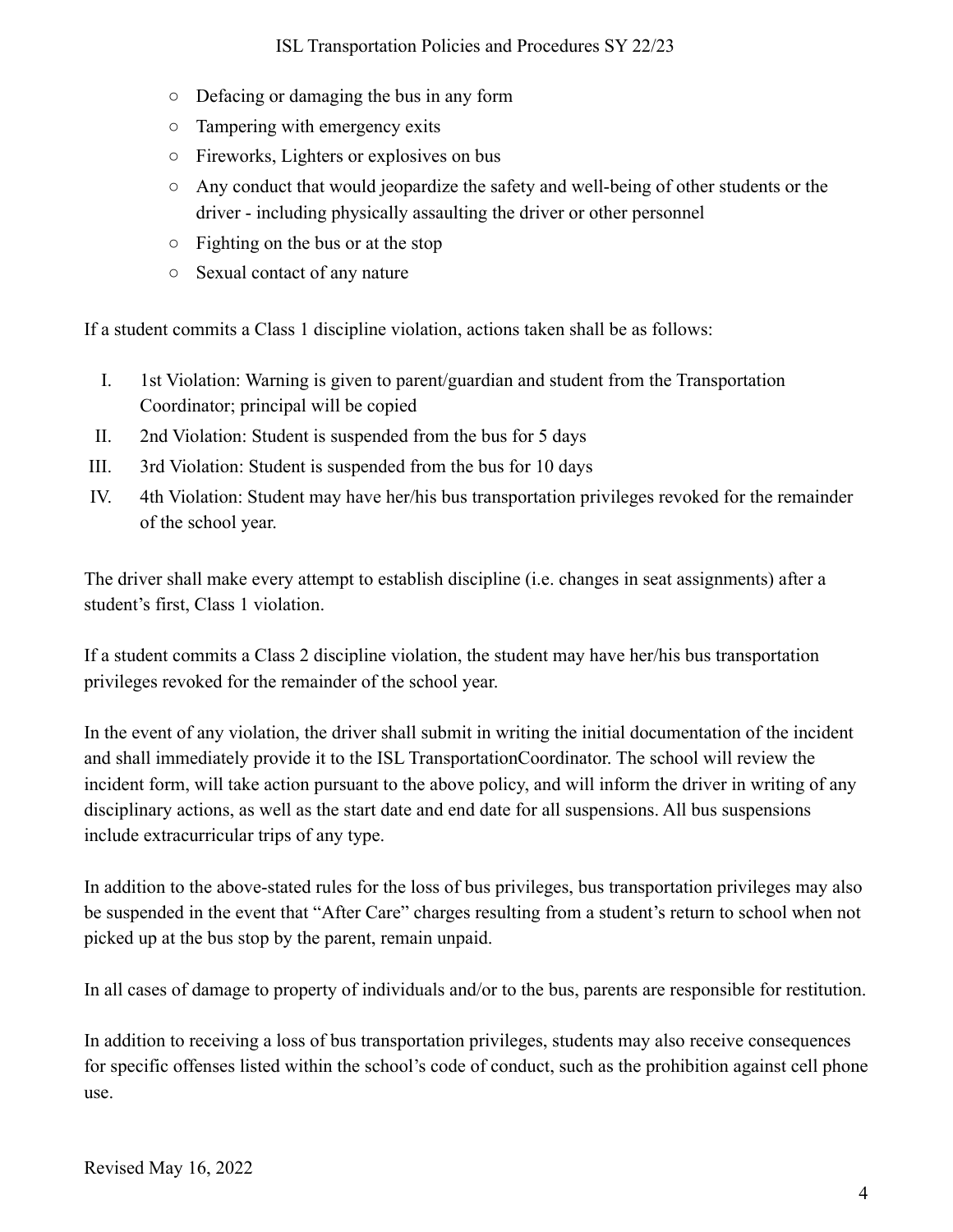Loss of riding privileges does *not* excuse a child from school. If riding privileges are suspended, it is the responsibility of the parent to get the child to/from school.

## **Bus Schedules**

Your child's name will be added to the bus route that correlates with your child's residence (Orleans Parish ONLY) as listed in our student information system. ISL's Transportation Service is a "Minimum Four (4) Day" program\*. This means that children who are registered as bus riders are expected to ride the bus at least four days a week.

*\*Exception- ISL Orleans Parish yellow bus service is a "Minimum Four (4) Day" program, with the addition of the following two exceptions. One exception allows for participation in an ISL-approved* after school club, as long as it is scheduled for the same regular day each week. ISL-approved after *school clubs are not considered extensions of the regularly scheduled school day. It is the responsibility* of the parent to provide for the child's transportation following the on-site, after school club. You must *notify the transportation* coordinator*, by email, of your student's participation in the ISL-approved after school club. Upon confirmation of your registration, your student will be marked as an afternoon car* rider on club days. The second exception is that the parent may choose any one  $(1)$  day of the week for *the child not to ride the bus, but the chosen day must remain the same.*

Further, *any student who is not at his/her designated stop for 5 consecutive days may be dropped from the bus service.* In addition, it will take up to 3 days for a student to be reinstated to a bus route. In any event, parents are required to make arrangements for pick-up, if their child(ren) will not be riding the bus for any reason. If the child is placed in After Care, or returned by the bus, parents will be responsible for any fees charged.

## **Permanent Changes**

● As the result of an official change of residency, and only for this reason, a permanent stop change may be requested via email (transportation@isl-edu.org), or, by submitting a hard copy that may be obtained in the front office. You will be asked to present two proofs of residency, and it may take up to 72 hours (3 business days) to process and assign a new route. You will receive a notice with the new route information

## **Temporary Changes**

- Emergency (examples below) request to change a bus schedule.
	- Emergency examples include but are not limited to:
		- Accidents
		- Death
		- Illness
	- Non-Emergency changes, as deemed by ISL, will not be implemented.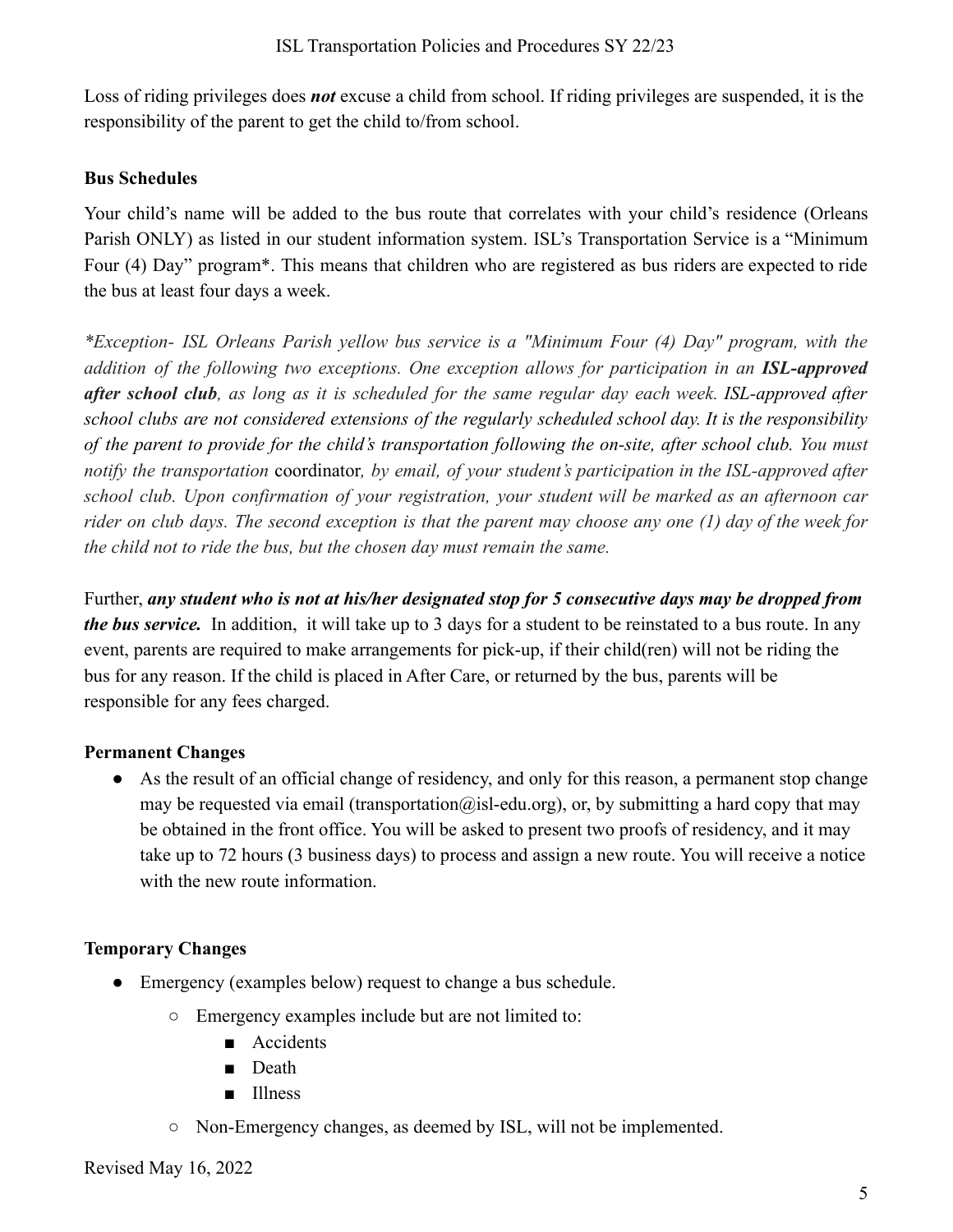## **Transportation Change Cut-Off Times**

Below outlines the times in which a parent/guardian must notify by email their Family Liaison and the Transportation Coordinator transportation@isl-edu.org of any *emergency* change requests in transportation:

- Prior to 12:00 PM on whole days (including Wednesday)
- Prior to 10:30 AM on early dismissal days

# **Undeliverable Students (Kindergarten through 5th Grade)**

The parent or parent's designee must be present at the bus stop to receive the child 10 minutes prior to the scheduled, published time of arrival for the bus. If a parent, or approved designee whose name appears on the authorized pick up list, is not present at the time the bus arrives at the stop or before the scheduled departure time for the stop, the student is considered undeliverable. The bus contractor will then return undeliverable students to the **Uptown campus.** When the undeliverable child is placed in "After Care," parents will be responsible for a \$25 "After Care" charge. The administration reserves the right to have undeliverable students transported to the nearest police station and/or to contact Department of Children and Family Services. Additionally, a child(ren) may lose bus transportation privileges for up to one (1) year on the third, undeliverable offense.

## **Service Concerns**

Service concerns *should not* be directed to the bus driver or bus service provider, but should be directed to the Transportation Coordinator, Nita LaGard at (504) 579-3266 or [Transportation@isl-edu.org](mailto:Transportation@isl-edu.org).

## **Students with Disabilities**

When students with disabilities commit offenses on the bus, that student's Individualized Education Program (IEP) will be reviewed. The Educational Services Coordinator will be notified of all behavior infractions of students that have an IEP in place. If the behavior is determined to be non-related to the student's disability, the student will be subject to the same consequences as his/her non-disabled peers.

## **Students Identified as Homeless**

To request transportation as a student identified as homeless please reach out to the Transportation Coordinator, Nita Lagard at (504) 579-3266 or  $Transportion@isl.edu.org$ .

## **Transportation for Students with Special Needs**

The student's Individualized Education Program (IEP) or Individualized Health Plan (IHP) determines the level of transportation service for special needs students. The IEP Committee makes these